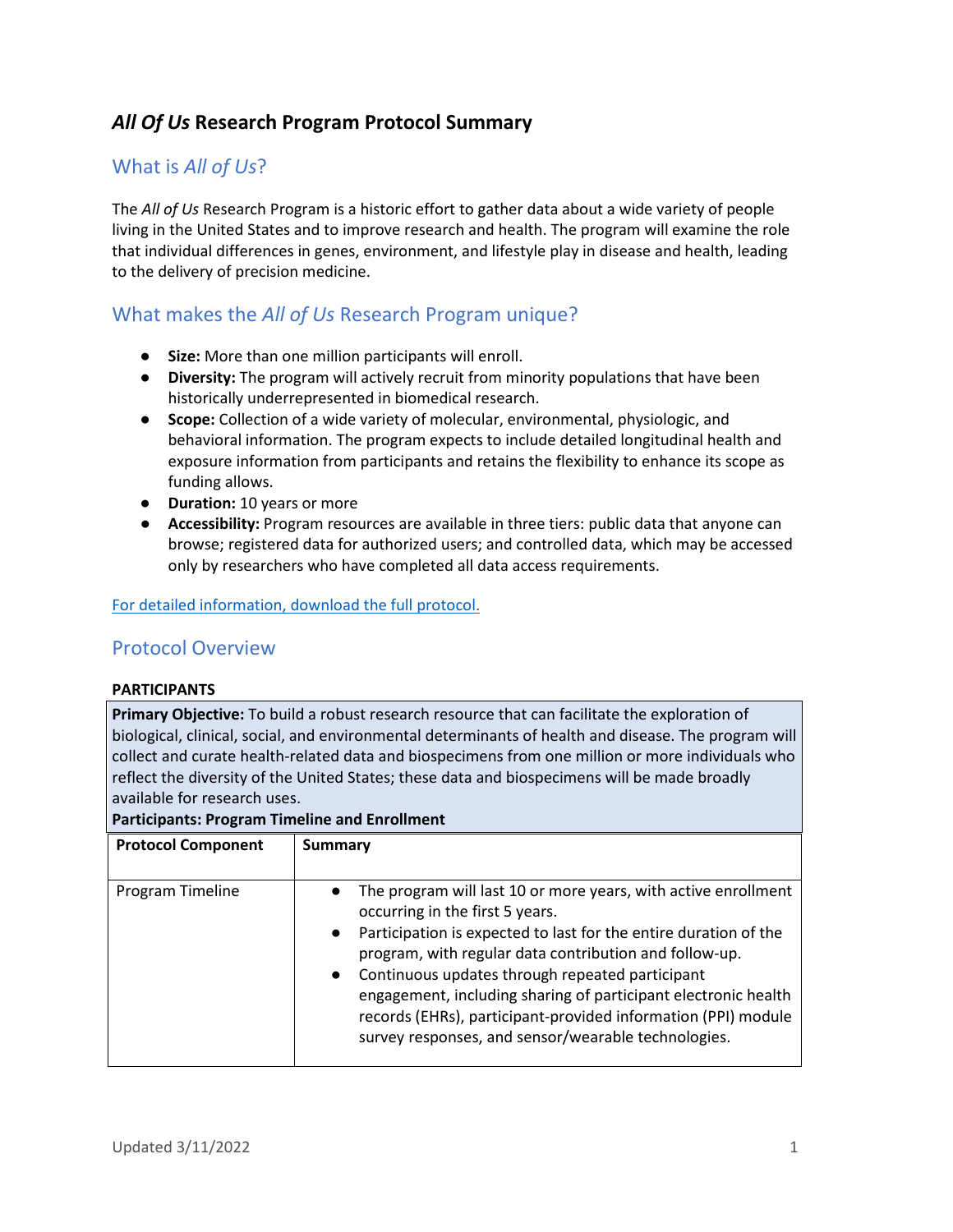| <b>Protocol Component</b>       | <b>Summary</b>                                                                                                                                                                                                                                                                                                                                                                                                                                                                                                                                                           |
|---------------------------------|--------------------------------------------------------------------------------------------------------------------------------------------------------------------------------------------------------------------------------------------------------------------------------------------------------------------------------------------------------------------------------------------------------------------------------------------------------------------------------------------------------------------------------------------------------------------------|
| Participants                    | Participants not affiliated with health care provider<br>$\bullet$<br>organizations (HPOs) can enroll remotely on their own using<br>digital interfaces or through participating HPOs.                                                                                                                                                                                                                                                                                                                                                                                   |
| Getting to One Million          | Active enrollment is expected through the first 5 years of the<br>$\bullet$<br>program.                                                                                                                                                                                                                                                                                                                                                                                                                                                                                  |
| Inclusion/Exclusion<br>Criteria | Included: Adults age 18 years and older who have the capacity<br>$\bullet$<br>to consent and currently reside in the U.S. or a U.S. territory.<br>Children's participation is anticipated to begin in 2023.<br>Excluded: People who are incarcerated at the time of<br>$\bullet$<br>enrollment and adults without the decisional capacity to<br>consent.<br>Any considerations to include a broader population and enroll<br>vulnerable participants will be addressed in future protocol<br>amendments.                                                                 |
| <b>Special Considerations</b>   | The program is committed to working with Tribal Nations to<br>$\bullet$<br>respectfully address issues related to research involving<br>American Indians and Alaska Natives (AI/AN). Before any<br>action is taken that will significantly affect Indian Tribes,<br>consultation will occur.<br>Precautions will be utilized to ensure that there is no undue<br>influence, such as compensation or reimbursement, to<br>pressure potential participants join the All of Us Research<br>Program or on the onsite staff responsible for recruiting<br>interested parties. |

| <b>Participants: Informed Consent</b> |                                                                                                                                                                                                                                                                   |
|---------------------------------------|-------------------------------------------------------------------------------------------------------------------------------------------------------------------------------------------------------------------------------------------------------------------|
| <b>Protocol Component</b>             | Summary                                                                                                                                                                                                                                                           |
| <b>Methods of Consent</b>             | • Consent is conducted on-site at HPOs or remotely through the<br>eConsent platform on the All of Us website and mobile app.                                                                                                                                      |
| eConsent Modules                      | • eConsent is modularized to include primary consent, HIPAA<br>Authorization for Research EHRs, and Consent for Return of<br>Genomic Results.<br>The modules include audiovisual content, screens, videos,<br>$\bullet$<br>electronic signature, and evaluations. |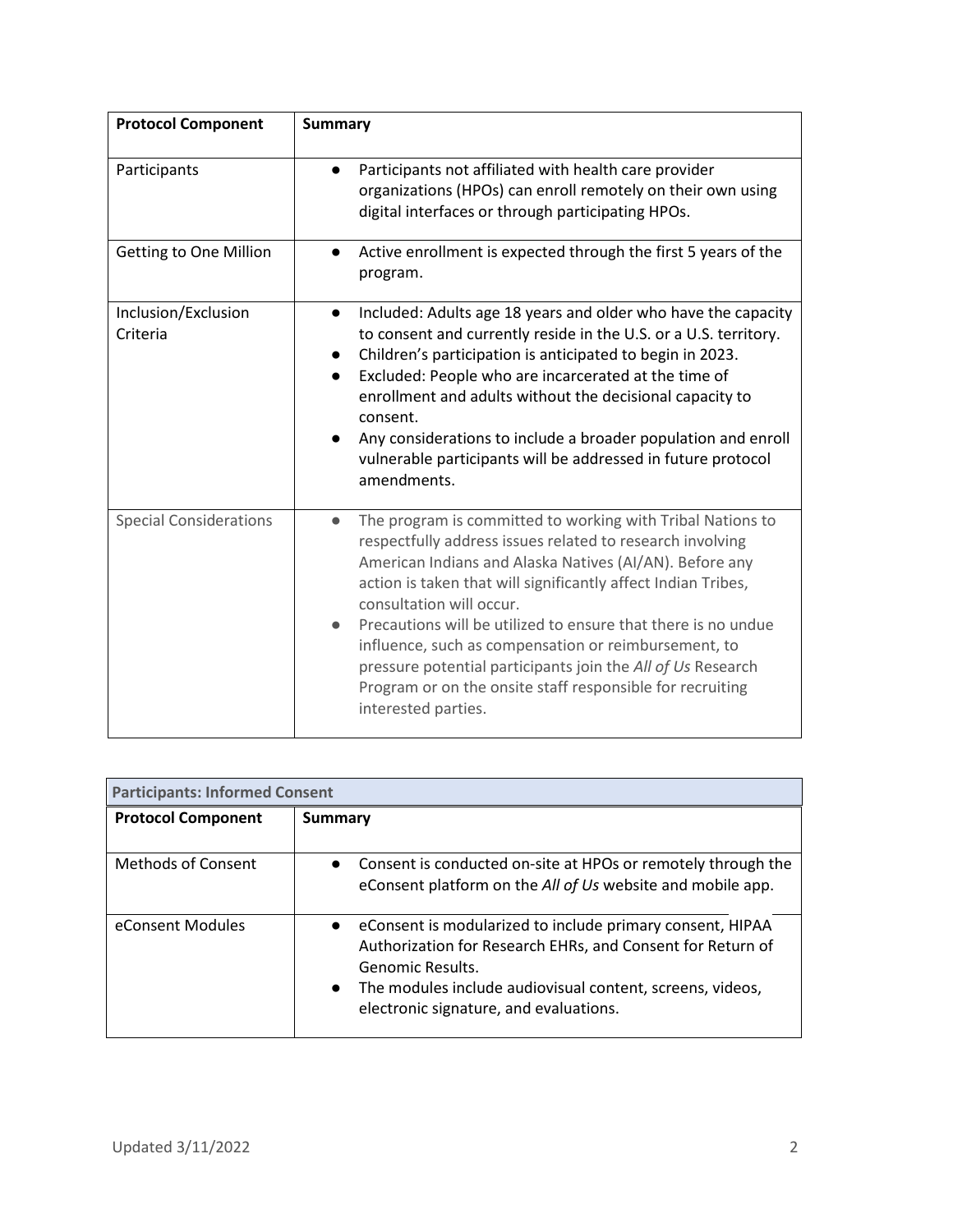| <b>Participant Data Collection</b>         |                                                                                                                                                                                                                                                                                                                                                                                                                                                                                                                                                                                                                                                                                                 |
|--------------------------------------------|-------------------------------------------------------------------------------------------------------------------------------------------------------------------------------------------------------------------------------------------------------------------------------------------------------------------------------------------------------------------------------------------------------------------------------------------------------------------------------------------------------------------------------------------------------------------------------------------------------------------------------------------------------------------------------------------------|
| <b>Protocol Component</b>                  | <b>Summary</b>                                                                                                                                                                                                                                                                                                                                                                                                                                                                                                                                                                                                                                                                                  |
| Participant-Provided<br>Information (PPI)  | PPI is provided online at participants' own convenience, at an<br>$\bullet$<br>HPO site, or via computer-assisted telephone interviewing<br>(CATI).<br>PPI collection involves questionnaires on topics including<br>$\bullet$<br>personal and family medical history, socioeconomic factors,<br>health care access and utilization, and social determinants of<br>health.                                                                                                                                                                                                                                                                                                                      |
| <b>Electronic Health</b><br>Records (EHRs) | At enrollment, participants authorize sharing their EHRs with<br>$\bullet$<br>the All of Us Data and Research Center (DRC).<br>EHR data may be sent directly to the DRC by the participant's<br>$\bullet$<br>health care providers or by the participant through Patient<br>Portal API-based technologies and/or other vendors.<br>Initial datatypes collected include demographics, visits,<br>diagnoses, procedures, medications, laboratory visits, and<br>vital signs.<br>In the future, data collection will be expanded to all parts of<br>the EHR, including health care provider notes, radiology,<br>messaging, reports, and other testing if applicable.                              |
| <b>Physical Measurements</b>               | Physical measurements will be obtained by being collected in<br>$\bullet$<br>a clinical setting, via EHR extrapolation, and/or via self-<br>reporting from home.<br>Participants will have a standardized set of physical<br>measurements collected and recorded in HealthPro. The same<br>core set of baseline measurements will be carried out<br>irrespective of enrollment through an HPO or as a DV.<br>Physical measurements include blood pressure, heart rate,<br>height, weight, and waist and hip circumference. Body mass<br>index (BMI) will be calculated automatically from measured<br>height and weight.<br>The program will have the ability to do home visits when<br>needed. |
| <b>Biospecimens</b>                        | Participants may be invited to give blood, urine, and saliva<br>$\bullet$<br>samples at their HPO enrollment centers or designated DV<br>biospecimen collection facilities.<br>The program will have the ability to do home visits when<br>needed.                                                                                                                                                                                                                                                                                                                                                                                                                                              |
| Digital Health Data                        | The program may eventually collect data from a subset of<br>participants via their mobile phones, wellness and fitness<br>devices, other sensors, and/or mobile apps.                                                                                                                                                                                                                                                                                                                                                                                                                                                                                                                           |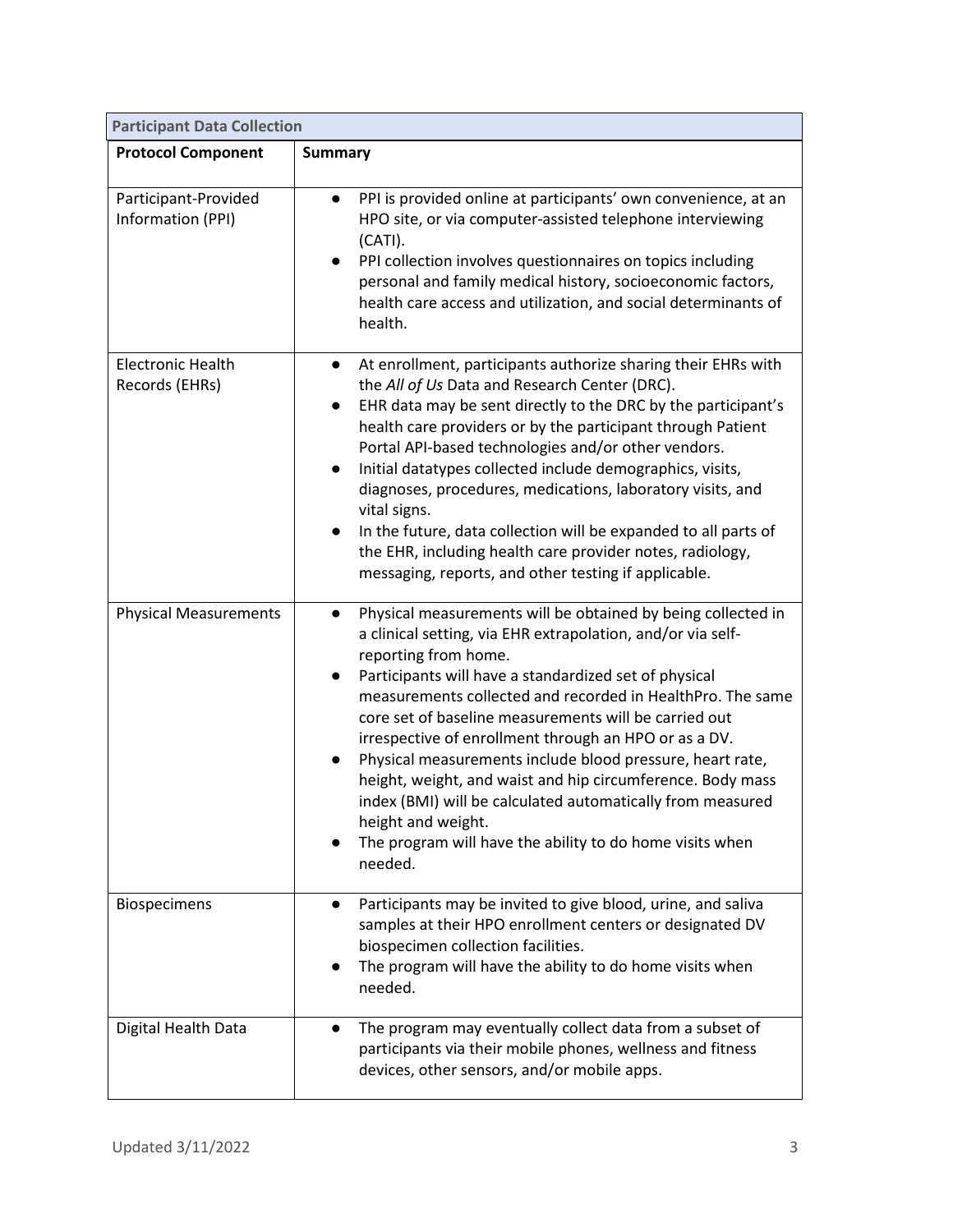| <b>Protocol Component</b>     | <b>Summary</b>                                                                                                                                                                                                                                          |
|-------------------------------|---------------------------------------------------------------------------------------------------------------------------------------------------------------------------------------------------------------------------------------------------------|
| Participant Access to<br>Data | Participants will have Web and mobile access to their physical<br>measurements, data on biospecimens, genomic information,<br>and PPI responses, as well as additional information types as<br>they are collected via their Participant Portal account. |

| <b>DATA</b>                                   |                                                                                                                                                                                                                                                                                                                                                                                                                                                                                                                                                                                                                                                                                                                                                                                                                                 |  |
|-----------------------------------------------|---------------------------------------------------------------------------------------------------------------------------------------------------------------------------------------------------------------------------------------------------------------------------------------------------------------------------------------------------------------------------------------------------------------------------------------------------------------------------------------------------------------------------------------------------------------------------------------------------------------------------------------------------------------------------------------------------------------------------------------------------------------------------------------------------------------------------------|--|
| Data Collection, Accessibility, and Storage   |                                                                                                                                                                                                                                                                                                                                                                                                                                                                                                                                                                                                                                                                                                                                                                                                                                 |  |
| <b>Protocol Component</b>                     | <b>Summary</b>                                                                                                                                                                                                                                                                                                                                                                                                                                                                                                                                                                                                                                                                                                                                                                                                                  |  |
| <b>Electronic Core Dataset</b>                | The core dataset will include PPI, physical measurements,<br>digital health technology readings, genomic and baseline<br>biospecimen assay data, and EHR-derived information from<br>most participants.<br>The program will remove explicit personal identifiers from<br>the datasets made available for research purposes.                                                                                                                                                                                                                                                                                                                                                                                                                                                                                                     |  |
| Accessing the Core<br><b>Research Dataset</b> | Different tiers of access will give qualified researchers access<br>$\bullet$<br>to public, registered, or controlled tiers of data.<br>The Research Hub opened to the public in May 2019 (see<br>https://www.researchallofus.org/).<br>The Registered Tier opened in May 2020, and the Controlled<br>Tier is expected to open in spring 2022. Qualified researchers<br>can access the data within a secure system and run their<br>analyses using the cloud infrastructure. Researchers cannot<br>download data.<br>Data will be available via a researcher-based, rather than a<br>project-based, mechanism.<br>A diverse group of qualified researchers—including academic<br>scientists, researchers at commercial organizations, and<br>interested community scientists-will be able to request<br>access to the resource. |  |

| <b>Biospecimen Collection and Storage</b><br>All biospecimen samples are first processed at the collection site. The program transports<br>biospecimens at 4°C and stores aliguots at -80°C and ships them to the Mayo Medical Laboratories<br>Centralized Biobank for more processing and storage. |                                        |
|-----------------------------------------------------------------------------------------------------------------------------------------------------------------------------------------------------------------------------------------------------------------------------------------------------|----------------------------------------|
| <b>Protocol Component</b>                                                                                                                                                                                                                                                                           | Summary                                |
| <b>Blood</b>                                                                                                                                                                                                                                                                                        | About 50 mL is collected.<br>$\bullet$ |
| Urine                                                                                                                                                                                                                                                                                               | About 50 mL is collected.              |